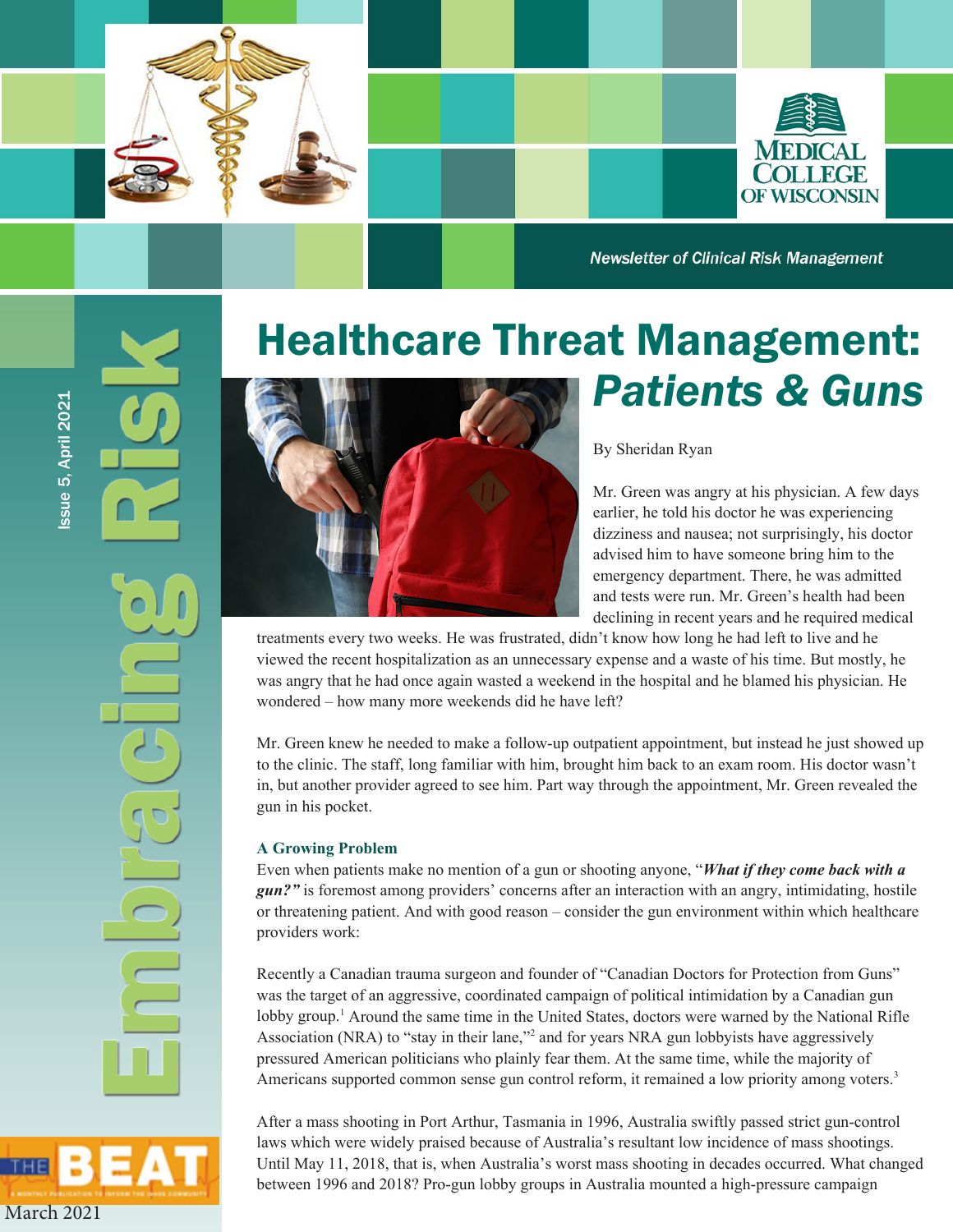against Australia's government and laws gradually eroded.<sup>4</sup> In the U.S., post-Sandy Hook<sup>5</sup> through December 14, 2019, the NRA can take credit for more than 460 pro-gun measures that have passed state legislatures.<sup>6</sup>

On September 13, 1994, the Public Safety and Recreational Firearms Use Protection Act ("Federal Assault Weapons Ban"), part of the Violent Crime Control and Law Enforcement Act of 1994, was signed into law. The ban was law for a decade before expiring on September 13, 2004. Although both the period of time during the weapons ban and since its expiration are small sample sizes in comparison to a look back at U.S. mass shootings all the way to 1900, the fact remains that mass shootings have grown rapidly in *frequency* and *fatalities* since the ban expired.<sup>7</sup>

In addition to long-standing high-pressure campaigns by pro-gun lobbyists, weak legislative response and low voting priority, recent political unrest has added to an unsafe firearm environment broadly, creating potentially hazardous workplace environments across industries. Gun sales are surging, with a 65% spike in October 2020 compared to October 2019, and the unrest has only worsened since that data report.<sup>8</sup> 2020 single handgun sales increased year-over-year by 81%.<sup>9</sup> A record 18.6 million firearms were sold by October 2020, continuing 2020's record firearms sales pace.<sup>10</sup> In January 2021, guns sales hit record highs as violent riots hit the U.S. Capitol.<sup>11</sup> Never before

There are well over 300 million guns in the hands of U.S. citizens. Yet when a workplace shooting occurs, questions are raised not about the gun industry, the gun lobby, or gun legislation – no, questions are raised as to whether police or security should have done more.

have so many Americans decided to arm themselves, with an estimated 6.9 million purchasing a firearm for the first time this year."12 There are well over 300 million guns in the hands of U.S. citizens.<sup>13</sup> Yet when a workplace shooting occurs, questions are raised not about the gun industry, the gun lobby, or gun legislation – no, questions are raised as to whether police or security should have done more.

#### **Healthcare Efforts to Minimize Workplace Shootings**

In response to increasing gun violence, healthcare has ramped up its workplace violence prevention efforts and "Active Shooter" training has become routine.<sup>14</sup> In 2018, ninety-six percent of hospital survey respondents reported having an active-shooter policy, up from one percent in 2016.<sup>15</sup> Healthcare accrediting and regulatory bodies and numerous professional associations provide guidance to healthcare organizations.16 Part of that guidance focuses on workplace violence prevention policies and procedures, visitor management systems, ongoing and repeated organizational risk assessments, and root-cause analyses following significant events and risk assessment following any changes to the physical or operational environment.<sup>17</sup>

#### **Isn't There a Policy for This?**

Even if a healthcare organization follows all workplace violence prevention recommendations and has robust policies, procedures, and training, there is no policy that can be created that will effectively address the concern raised by a patient showing up with a gun. There is no dismissal policy, no gun policy, no aggressive patient policy, no zero-tolerance policy or any other policy that can be written in such a way as to prevent patients from returning with a gun and using it. A policy – no matter how expertly written – cannot address individual situations; it cannot take the place of the threat assessment and management process to evaluate the level of concern for targeted violence in a particular situation and implement a plan to minimize that risk.

Threat assessment and management is time-intensive and requires education and training in threat assessment core competencies.18 Perhaps that's why common approaches to deal with threatening patients are often the quicker ones; for example, policies that call for dismissal of threatening patients from medical care and banning from the premises. The problem with those approaches is that to be effective, they require cooperation from the

most uncooperative of patients. Further, those approaches can risk escalating the situation.<sup>19</sup> Consider: banning a patient from the premises does nothing to address the fact the patient can return anytime.<sup>20</sup> So if the concern is that a patient will show up and shoot someone – dismissing that patient from care does nothing to address the fact that the patient can return and do exactly that.

There can be strong resistance NOT to dismiss threatening patients from medical care. When differing opinions exist, it's not unusual for someone to suggest bringing in an outside expert to make the decision. It's a fair point, so let's consider it next.

#### **Call in the Outside Expert! Won't That Help?**

Is it a good idea to bring in an outside expert to direct next steps in an individual case? Certainly, if no one in the organization has sufficient knowledge, training and experience, but guns and patients have become too frequent of an occurrence for that approach to be practical for long. I'm reminded of the time in 2009 when four months into my new job as a risk manager for the Medical College of Wisconsin I was presented with my first death threat in the form of an anonymous note left on the windshield of an emergency room doctor's car. The doctor suspected he knew the author's identity and police had recommended he file for a restraining order against the individual, a grieving mother. Instinctively I knew the wrong move could worsen the situation, did some research,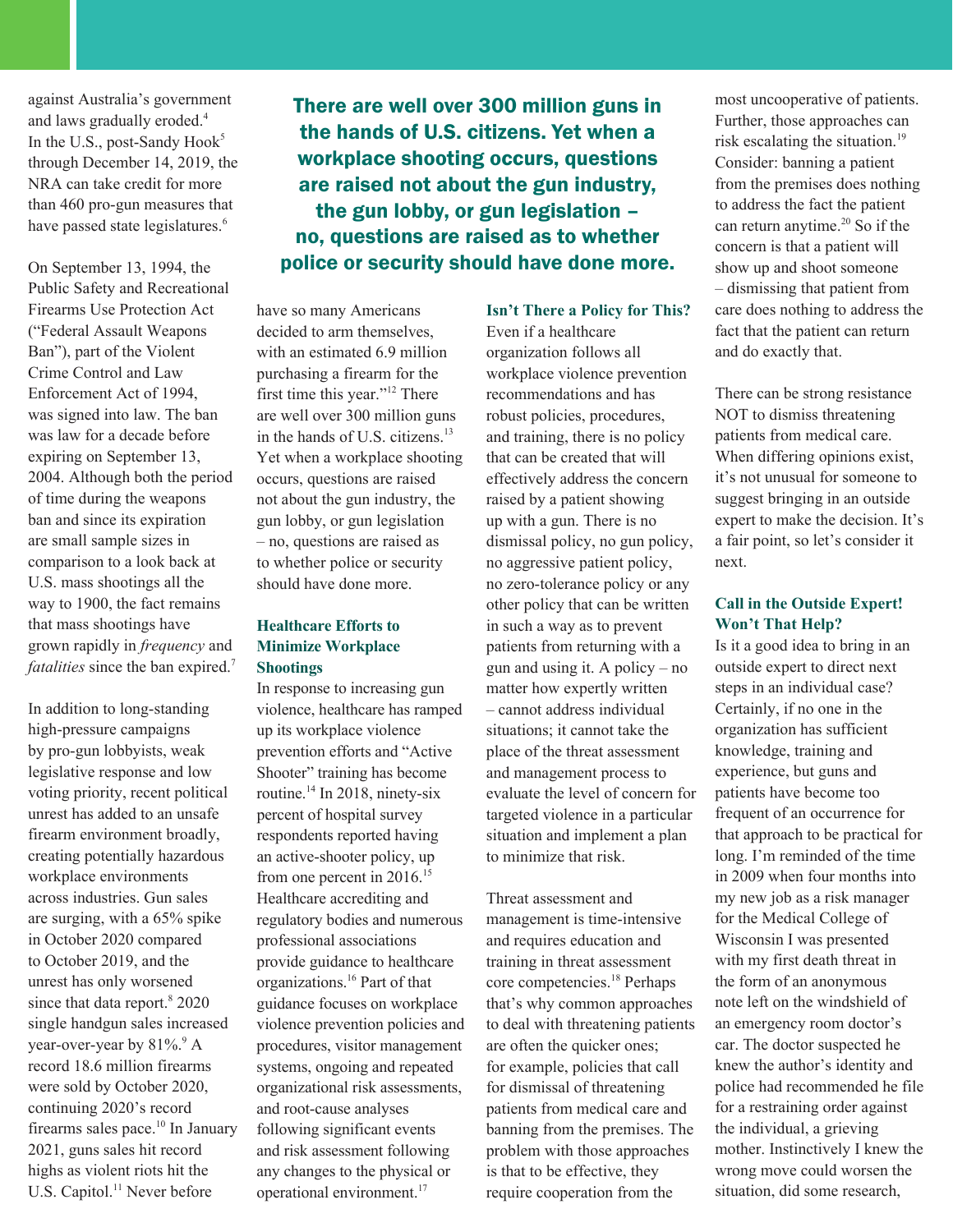and got in touch with Robert Martin at Gavin de Becker & Associates – world leaders in personal protection, threat assessment and management. I described the situation and inquired whether it was the type of matter on which they advise. Martin pointed out that threats are common; did I anticipate handing over every threat that came my way? His message was clear - we needed to learn how to manage non-immediate threatening situations because they happen far too often for outsourcing to be a viable option.

Over time, our office gained competence and confidence in our threat assessment and management knowledge base. Handling non-immediate threats – those received via email, letter, phone, voicemail, text, internet post, etc. – can be safely managed. But even now, over a decade later, I recognize the importance of reaching out for help if the situation is one in which we lack familiarity or expertise. For example, in 2013 our office was handling a case involving a provider who was being inappropriately pursued by a patient. Efforts were made to transition the patient to another provider (who was fully informed of the situation) but the patient declined to make the transition and periodically continued to inappropriately contact our employee. The matter, over several years, was being managed safely when we learned new information about the pursuer. We learned she was an anti-abortionist to such an extreme that the "regular" anti-abortion protestors at various clinics kept their distance from her.

Not being familiar with antiabortion extremists, I again reached out externally, turning to Bryan Niederhelm.<sup>21, 22</sup> Those discussions were helpful as I considered the threat level of concern this inappropriate pursuer, who was both issuedriven and individual-driven (which was dominant?), posed to our employee, and what management plan to optimize safety.

## There is no outside expert who's going to be able to prevent someone from returning with a gun and using it.

So indeed, calling in external resources can be a wise move, such as when a threatening situation is outside of one's level of expertise, or to get a fresh perspective on a particular situation or to review policies, processes, and the physical environment. However, when it comes to a patient coming onto hospital or clinic grounds with a gun – absent implementing significant physical changes to allow entry by many who are welcome yet effectively ban the few who are not – *there is no outside expert who's going to be able to prevent someone from returning with a gun and using it.* 

#### **Call the Police! Won't They Take Care of It?**

We expect police to control immediately dangerous situations and in order to do so, they are trained in use of force; it should be no surprise

then that police are inclined toward direct intervention.<sup>23</sup> When police are called upon to control the behavior of unstable or uncooperative individuals, they want to help, but their tools for doing so – the ability to arrest and prosecute for violation of restraining orders or no trespass orders – while often fine, are not in cases in which their contact exacerbates the unwanted behavior rather than deterring it.<sup>24</sup> *Reasonable* people comply with such orders but *unreasonable* people do not.

In situations that do not involve imminent danger, what can be done instead of calling police? One option to consider is calling the patient's emergency contact. For example, if a patient is showing up at a clinic without appointments, bothering staff, and not listening to instructions to leave, rather than call police to intervene, the patient's emergency contact could be informed of the situation, and asked to take the patient home. The emergency contact has the benefit of knowing the patient, whereas police do not. To the police, the patient is likely a stranger, $25$  and someone whose conduct they've been called upon to control. We can help our law enforcement partners by managing non-violent patient situations whenever possible rather than calling upon police to do so.

The question of whether or not to call police in situations that are not imminently dangerous is one appropriately considered by the healthcare threat assessment team, whose members can help clarify what the healthcare organization's

expectations would be of the police in a particular situation, keeping in mind that police have constitutional limitations to heed.<sup>26</sup>

#### **The Immediate Threat is Over. Now what?**

Mr. Green revealing a firearm during his appointment was an *immediate safety concern*  and one that was appropriately responded to by healthcare security personnel and law enforcement. No shots were fired. After several hours at the police station and citations for disorderly conduct and weapons offenses, Mr. Green went home. Once an immediate safety concern is addressed, the situation moves into one of a *non-immediate safety concern* – the territory of threat assessment and management. The next day, Mr. Green called to schedule his next treatment, which was already overdue.

Should the appointment be scheduled? Should Mr. Green be dismissed from medical care?

#### **The Case for and Against Dismissal**

Dismissing a patient from medical care is considerably less work than implementing a management plan for continued medical care. However, there is safety risk in terminating a patient's medical care because there is no way to ensure the patient - now angrier - does not return with a gun (and use it). While *most* aggrieved persons do not return and fire a weapon, some do. Banning patients and hoping for the best is *not* threat management; it's playing the odds, and it could lead to a false sense of security.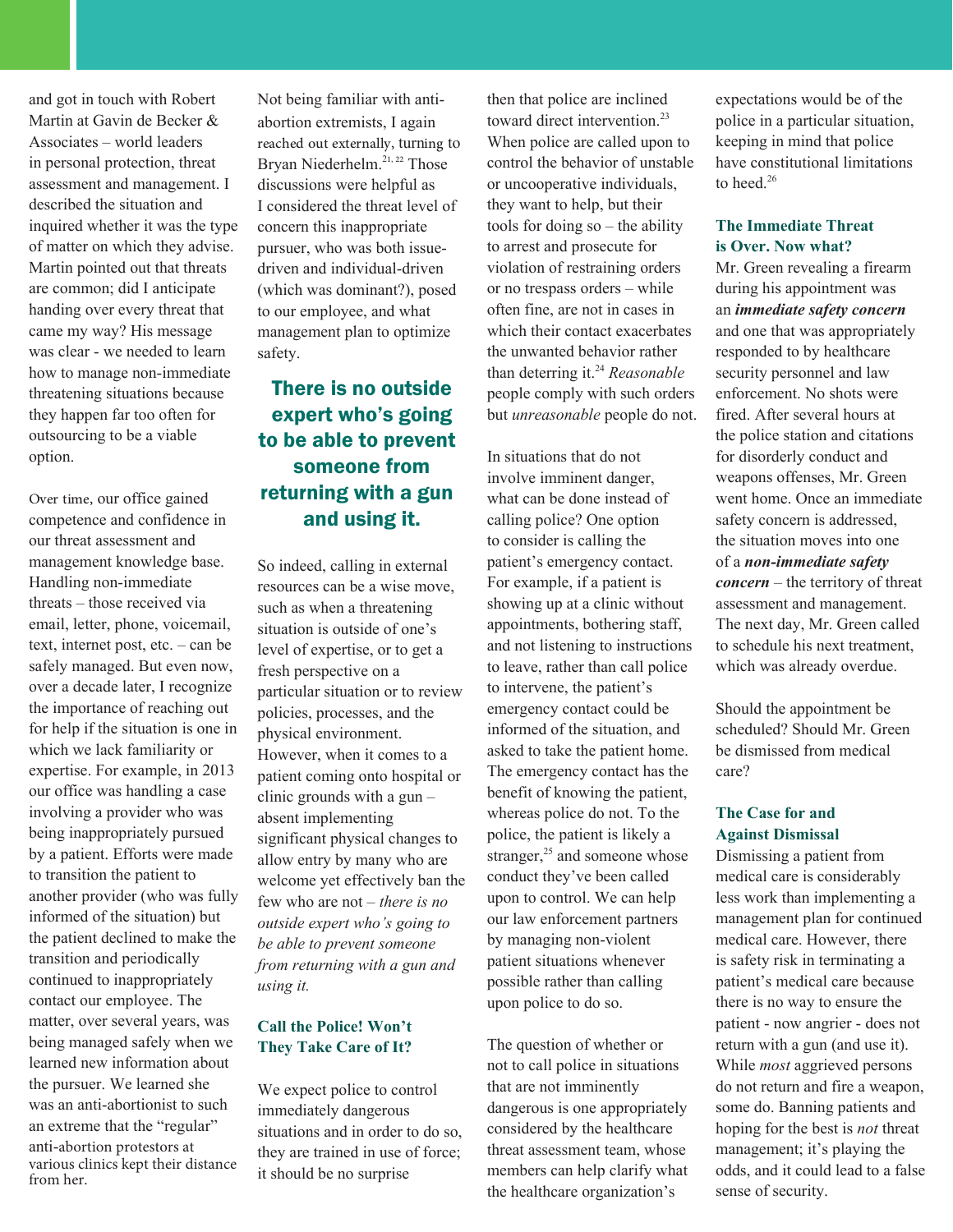Most healthcare facilities are designed for people to come onto the premises rather than keep them out, which means there is likely no effective means to prevent a banned person from returning if they choose to. Dismissing a patient does not mean they cannot come back with a gun – something that could occur in the short-term, or many years later. In Houston, the son of a patient harbored a grudge for more than 20 years before he returned with a gun and shot his mother's cardiologist.<sup>27</sup> Termination by the healthcare organization does not necessarily mean the end of the story for the person terminated.

Moreover, if everyone in healthcare took the position of routinely dismissing patients who brought in weapons, healthcare facilities would be trading these patients among themselves, but without the knowledge of what occurred.

By continuing medical care, communication is continued which may provide insight into the patient's thinking so that grievances can be addressed and the situation improved. Additional information can be gathered to aid the threat assessment. Continuing care avoids introducing the rejection of termination from care; rejection being a common trigger to violence. "It is contrary to the practice of threat assessment to actually be responsible for further escalating a situation."28 Unless a facility has effective physical barriers to prevent unwelcome armed persons from entering, there really is no choice to

make; the safer plan likely is to continue medical care, but within a broader threat management safety plan.

#### **Safety Planning**

Mr. Green had contemplated suicide several years earlier, going so far as to put a loaded gun in his mouth. He battled depression over the years but refused mental health treatment.

By bringing a loaded firearm to his clinic appointment, Mr. Green introduced a major obstacle to the delivery of healthcare services. His mindset was not ideal for firearm possession. He was dying, depressed, had a history of suicidal ideation, and was angry. While he had recently been cancelling appointments, after bringing the gun to clinic he decided he wanted to continue with medical treatment after all.

Rather than try to figure out how to ensure Mr. Green doesn't bring a gun into the clinic, a good place to start may be a conversation with Mr. Green about the pros and cons of firearm possession at this particular time in his life.

Here are some facts:

- 94% of gun-related suicides WOULD NOT occur under the same circumstances had no gun been present $^{29}$
- 41% of gun-related homicides WOULD NOT occur under the same circumstances had no gun been present<sup>30</sup>
- 1000% is the increase in risk of intimate partner homicide if a gun is present<sup>31</sup>

The benefit to Mr. Green of getting rid of his gun(s) is

immediate and significant: it would show a good faith effort toward re-establishing a trusting relationship with his healthcare team, it would probably allow his care to continue earlier than if he retains his guns, and it would greatly reduce the risk of gun violence, whether suicide, homicide, or massmurder suicide. Perhaps most importantly, asking Mr. Green if he would consider giving up his guns shows him that he retains some control over the situation, which in itself can promote safety.32 So even if we don't expect anyone to give up their guns – and we won't know until we ask – there is value in asking the question.

In Mr. Green's case, as far as we could determine, there were no conversations about the risks involved in having a loaded firearm readily accessible, and nothing changed in that regard – he still had at least one firearm, and then he asked to schedule his next medical treatment as soon as possible.

Should that appointment be scheduled? Certainly banning him and terminating his care carried risk, but how could we continue to see a patient who already showed his willingness to disregard our "no guns" policy and remains angry at his doctor?

#### **What Do 1970s Hijackers Have to Do with Guns in Healthcare Today?**

Between 1968 and 1972, more than 130 American airplanes were hijacked, sometimes more than one on the same day.<sup>33</sup> At that time, there were no metal detectors in airports. To deal

with the threat of being held hostage at gunpoint 10,000 feet in the air, airlines, the U.S. government and the Federal Aviation Administration made various recommendations to passengers, including the idea that all passengers wear boxing gloves so no one would be able to hold a gun.<sup>34</sup> Of course, "the obvious solution was to just screen passengers with a metal detector."35 Recently interviewed, Martin McNally, who hijacked a plane in 1972, said "if there had been metal detectors, I wouldn't have been on that plane. Period."<sup>36</sup> Instead, he was able to board with a sawed-off rifle, a pistol, and a smoke grenade.

At the time, arguments against the feasibility of metal detectors at airports were plentiful and included inconvenience, a negative effect on business, and the fear it would make customers feel like criminals.37 Of course, today, it's doubtful anyone would feel comfortable *NOT* having all passengers screened for weapons. In that sense, healthcare facilities today are similar to airports in the 1970's: weak arguments against the feasibility of metal detectors abound (expense, inability to prevent 100%, making patients feel like criminals, need for more staff), yet in today's environment of uncontrolled gun access the obvious solution, as with airport security, is to screen patients for weapons.

While healthcare may be a ways away from airport-style weapons screening, some ability to screen for firearms can be an important threat management tool that may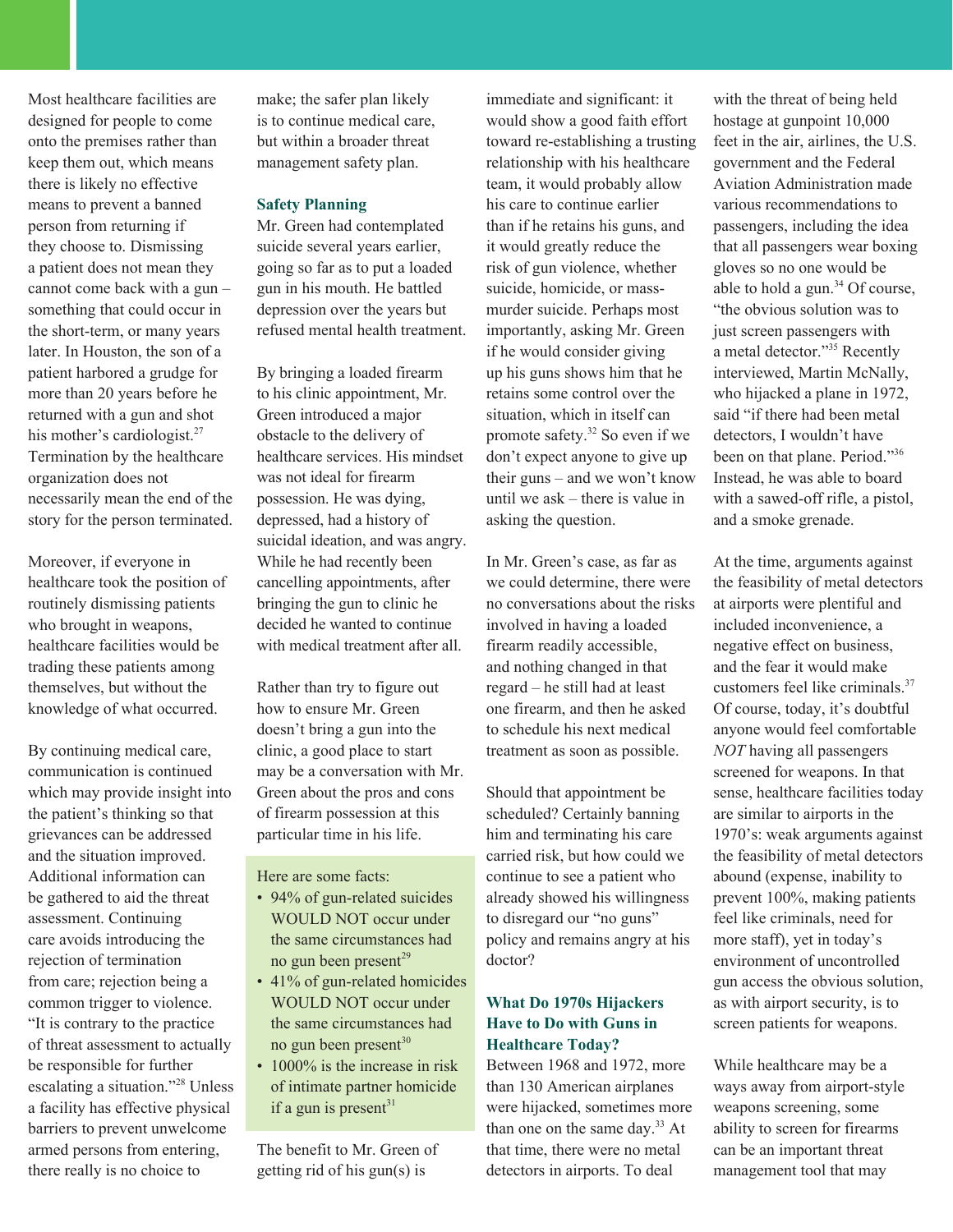allow for safely continuing medical care, continuing communication, reducing anger, and moving away from – rather than toward – a violent outcome. Even without the ability to screen every patient at every entrance, weapons screening can play an important role. "The ability to screen specific individuals under unique circumstances allows us to assess patients who have raised safety concerns, but for whom simply distancing isn't a reasonable, reliable option."38

#### **What Can the C-suite Do to Help?**<sup>39</sup>

There are several ways executive leadership can help workplace violence prevention efforts. First, because violence affects everyone whether at home, work, or anywhere else, gaining a fundamental understanding of violence and clearing up myths can help defeat violence in the workplace and beyond through informed decision-making. People do not just "snap,"<sup>40</sup> and gun violence is not inevitable; through a comprehensive public health approach, it can be prevented and our workplaces and communities made safer.<sup>41</sup>

Second, leadership can support the formation of healthcare threat assessment teams and prioritize ensuring team members are able to obtain proper training in the handling of non-immediate threatening situations (i.e., threat assessment and management). Resisting longstanding practices of dismissing or seeking restraining orders against threatening patients takes significant education

to overcome; sending one person for threat assessment training and expecting that person to effectively convey the rationale for changing long-standing practices is not likely to succeed. Healthcare organizations at the forefront of threat assessment and management invest in education and training.

For example, Mayo Clinic is known for its team approach to healthcare and uses that same lens with their Global Security Threat Assessment Team. "At Mayo Clinic, we invest in training, because we have world class healthcare providers and staff who can't provide world class healthcare if they don't feel safe," says Matt Horace, Mayo Clinic Chief Security Officer.

Recently, that investment at Mayo Clinic included partnering with the Rochester Police Department and adding Hospital Resource Officers (HROs) modeled after School Resource Officers (SROs) who are staffed on site in the hospital. According to Melissa Zwiefelhofer, Senior Security Specialist at Mayo Clinic, "We asked their leaders to invest in their training relating to threat assessment, recognizing that this will be different than the traditional law enforcement role. We have already begun to stress the importance of avoiding short-term solutions (e.g., restraining orders), that risk escalating the situation long-term. As a team we can engage the HROs in our specialized approach to manage the situation. This includes using a fact-based method of

assessing behavior as a team and a unified team approach to mitigation strategies and recommendations. We are working toward an environment of safety, free of silos, where safety and security is everyone's responsibility."

Third, leadership can assure those managing violentlyinclined situations they won't be second-guessed for decisions made based on solid threat assessment and management principles. Because security is often the first to be blamed if violence occurs, it's no wonder that security may be hesitant to advise *against* such things as filing for a restraining order or dismissing a patient – no doubt they foresee criticism for not taking what may seem like basic safety measures, but which too often actually risk worsening the situation.

Fourth, leadership can prioritize funding for physical environment changes such as controlled access entryways and weapons screening. Metal detectors not only aid detection of weapons, they serve as a deterrent to those seeking to bring in firearms. Guns are so prevalent today that we need both threat assessment and management knowledge AND weapons screening. Without any ability to screen for weapons, threat management options are limited. Even inexpensive handheld screening wands can be helpful. For example, with a patient like Mr. Green who still had his gun, needed medical care, but was willing to comply

with restrictions for his future medical appointments, if no metal detector entrance was available for him to walk through, he instead could have been screened with a handheld wand, which would allow for continuation of his care as well as staff's safety and peace of mind.

Finally, leadership can support doing away with so-called "zero tolerance" violence policies. While OSHA has called for such policies for years, violence prevention experts have not, and the 2020 revisions to the ANSI standards specifically call for avoiding the use of the term "Zero Tolerance" because the term diminishes reporting and decreases safety.42 Such policies, like other policies that aim for a "one size fits all" approach, result in skipping the threat assessment altogether – by contrast, a properly conducted threat assessment may reveal management opportunities that could avoid escalation to violence.

#### **Mr. Green Today**

Today, Mr. Green continues to receive medical treatment with a different provider within our